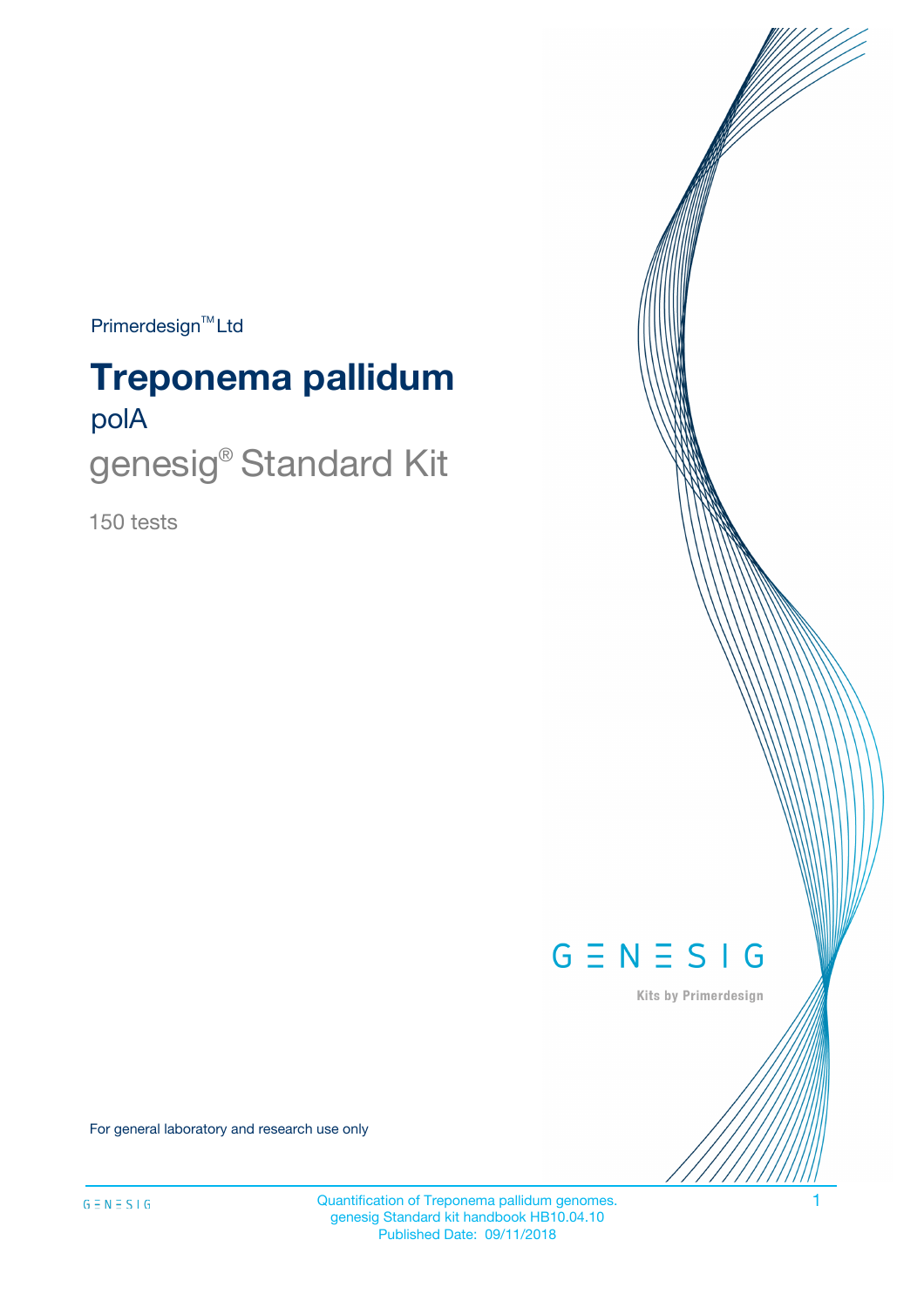### Introduction to Treponema pallidum

Treponema pallidum is a gram-negative bacterium of the Spirochaetes phylum. The bacteria are approximately 6-20μm in length with a helical shape. An endoflagella found in the periplasmic space between the outer and inner membrane enable corkscrew motility. The bacterial genome is one double stranded DNA circular chromosome of around 1Mbp in length that codes for over 1000 proteins. This bacterium is the parasite responsible for causing Syphilis and is also thought to increase the likelihood of transmission of HIV.

T. pallidum acquires all of its energy through glycolosis, but relies on a host for nutrients and therefore cannot survive in the absence of the host cells. The initial site of infection is the epithelial cells of the genitals, although the bacterium can spread throughout the body to any tissue or organ. The infection is a sexually transmitted disease and is spread by contact with skin lesions or exposed mucus membranes. However, congenital syphilis is transmitted from mother to fetus. Previous infections with T. pallidum offer no immunity, but the infection can be treated with antibiotics such as penicillin which it has not shown resistance to.

T. pallidum infection progresses through 4 stages if untreated: Primary; secondary; latent and tertiary. Primary infection presents in a chancre lesion at the site where the bacteria penetrates the epithelial cell. These indurated ulcers are clean and painless and can last up to 5 weeks. If left untreated the second stage of the infection follows with a rash appearing approximately 6 weeks after the initial infection, accompanied by skin lesions. People infected may also experience tiredness, fever, headaches, sore throat, loss of appetite and swollen glands which can last up to 6 weeks. Several months later symptoms disappear although the bacterium is still present, this is the latent phase where transmission rates decrease significantly. If the infection is not treated, the tertiary phase may begin up to several years later. At this stage, syphilis can affect the bones, the cardiovascular system and the central nervous system causing disease.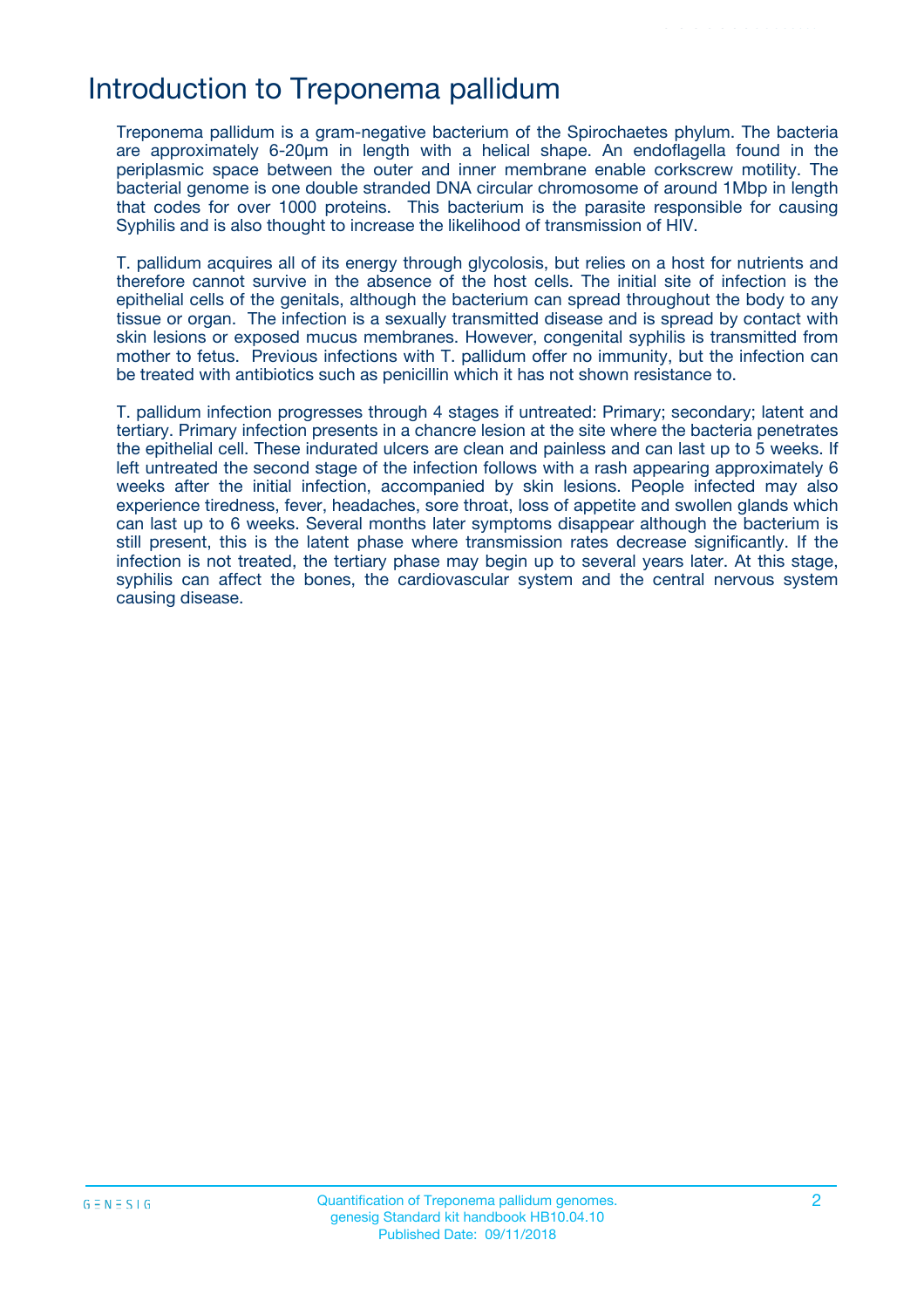

The Primerdesign genesig Kit for Treponema pallidum (T.pallidum) genomes is designed for the in vitro quantification of T.pallidum genomes. The kit is designed to have a broad detection profile. Specifically, the primers represent 100% homology with over 95% of the NCBI database reference sequences available at the time of design.

The dynamics of genetic variation means that new sequence information may become available after the initial design. Primerdesign periodically reviews the detection profiles of our kits and when required releases new versions.

This sequence has previously been established in the scientific literature as a reliable marker for the specific detection of T. pallidum (D.Leslie et.al. 2007). The primers and probe have 100% homology over 95% of the reference sequences for T. pallidum polA currently in NCBI database (including CP000805.1 AE000520.1 U57757.1).

If you require further information, or have a specific question about the detection profile of this kit then please send an e.mail to enquiry@primerdesign.co.uk and our bioinformatics team will answer your question.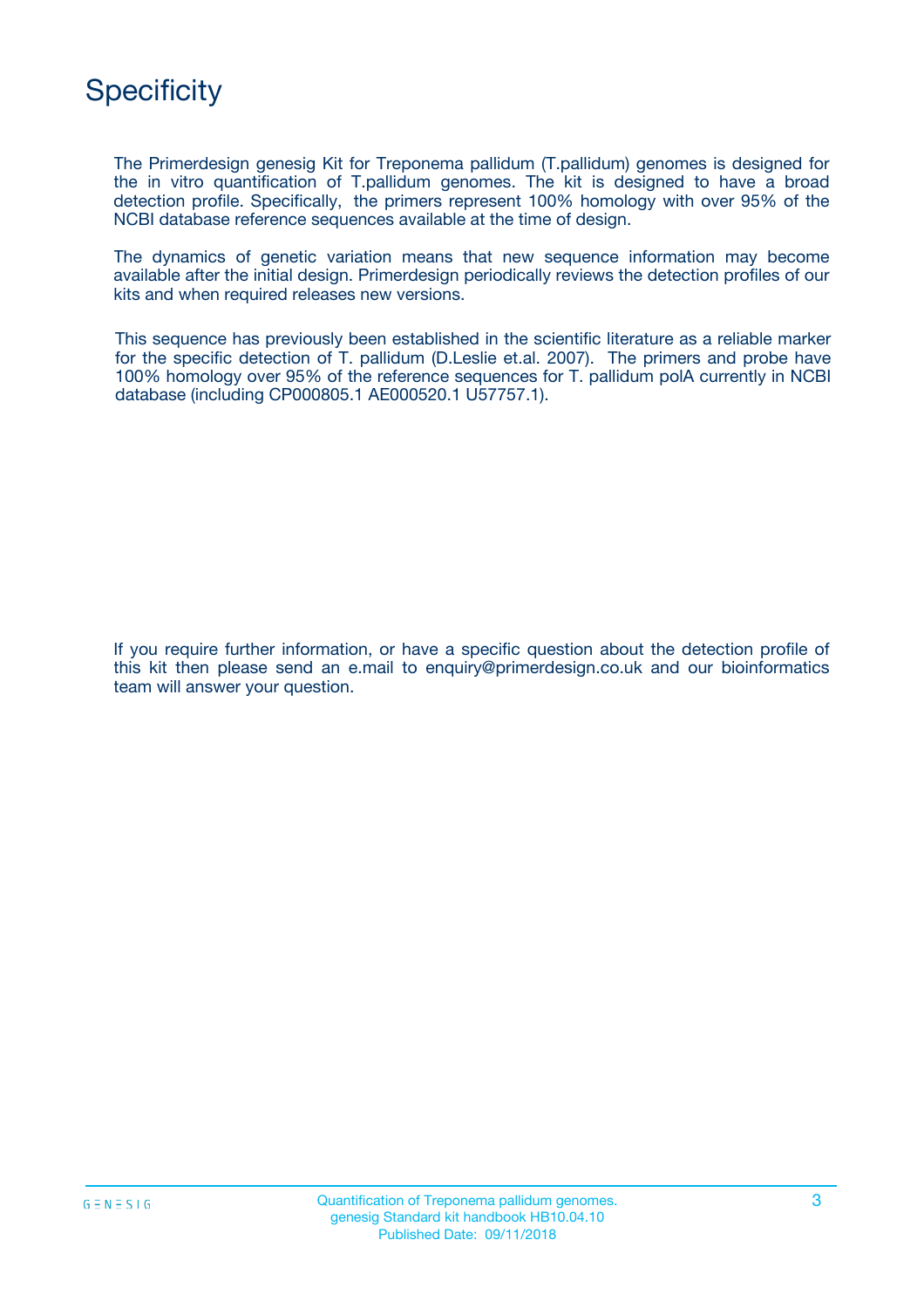## Kit contents

- **T.pallidum specific primer/probe mix (150 reactions BROWN)** FAM labelled
- **T.pallidum positive control template (for Standard curve RED)**
- **RNase/DNase free water (WHITE)** for resuspension of primer/probe mixes
- **Template preparation buffer (YELLOW)** for resuspension of positive control template and standard curve preparation

## Reagents and equipment to be supplied by the user

#### **Real-time PCR Instrument**

#### **Extraction kit**

This kit is recommended for use with genesig Easy DNA/RNA extraction kit. However, it is designed to work well with all processes that yield high quality RNA and DNA with minimal PCR inhibitors.

#### **oasig**TM **lyophilised or Precision**®**PLUS 2X qPCR Master Mix**

This kit is intended for use with oasig or PrecisionPLUS2X qPCR Master Mix.

**Pipettors and Tips**

**Vortex and centrifuge**

**Thin walled 1.5 ml PCR reaction tubes**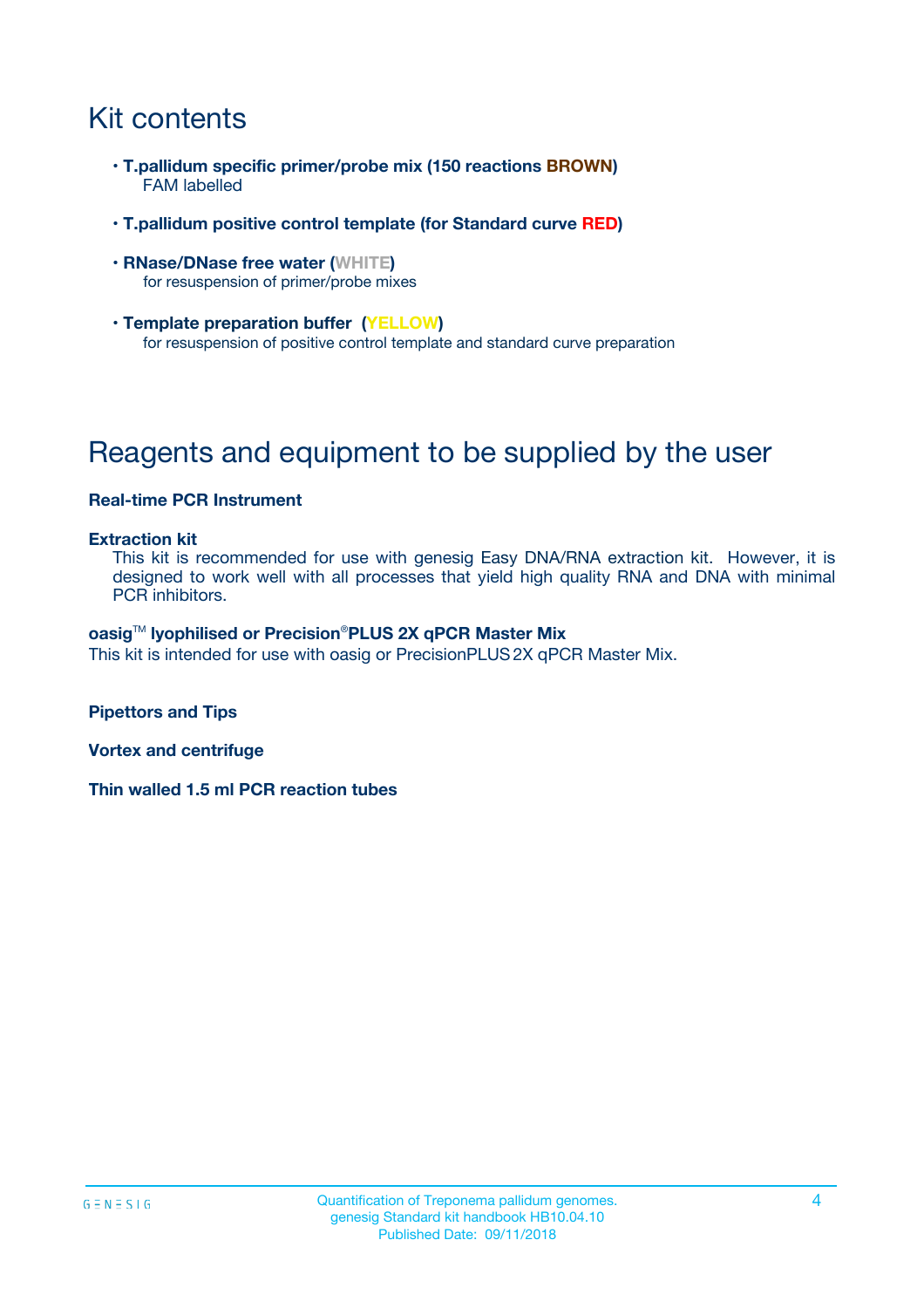### Kit storage and stability

This kit is stable at room temperature but should be stored at -20ºC on arrival. Once the lyophilised components have been resuspended they should not be exposed to temperatures above -20°C for longer than 30 minutes at a time and unnecessary repeated freeze/thawing should be avoided. The kit is stable for six months from the date of resuspension under these circumstances.

If a standard curve dilution series is prepared this can be stored frozen for an extended period. If you see any degradation in this serial dilution a fresh standard curve can be prepared from the positive control.

Primerdesign does not recommend using the kit after the expiry date stated on the pack.

### Suitable sample material

All kinds of sample material suited for PCR amplification can be used. Please ensure the samples are suitable in terms of purity, concentration, and DNA integrity. Always run at least one negative control with the samples. To prepare a negative-control, replace the template DNA sample with RNase/DNase free water.

### Dynamic range of test

Under optimal PCR conditions genesig T.pallidum detection kits have very high priming efficiencies of >95% and can detect less than 100 copies of target template.

### Notices and disclaimers

This product is developed, designed and sold for research purposes only. It is not intended for human diagnostic or drug purposes or to be administered to humans unless clearly expressed for that purpose by the Food and Drug Administration in the USA or the appropriate regulatory authorities in the country of use. During the warranty period Primerdesign genesig detection kits allow precise and reproducible data recovery combined with excellent sensitivity. For data obtained by violation to the general GLP guidelines and the manufacturer's recommendations the right to claim under guarantee is expired. PCR is a proprietary technology covered by several US and foreign patents. These patents are owned by Roche Molecular Systems Inc. and have been sub-licensed by PE Corporation in certain fields. Depending on your specific application you may need a license from Roche or PE to practice PCR. Additional information on purchasing licenses to practice the PCR process may be obtained by contacting the Director of Licensing at Roche Molecular Systems, 1145 Atlantic Avenue, Alameda, CA 94501 or Applied Biosystems business group of the Applera Corporation, 850 Lincoln Centre Drive, Foster City, CA 94404. In addition, the 5' nuclease assay and other homogeneous amplification methods used in connection with the PCR process may be covered by U.S. Patents 5,210,015 and 5,487,972, owned by Roche Molecular Systems, Inc, and by U.S. Patent 5,538,848, owned by The Perkin-Elmer Corporation.

### Trademarks

Primerdesign™ is a trademark of Primerdesign Ltd.

genesig $^\circledR$  is a registered trademark of Primerdesign Ltd.

The PCR process is covered by US Patents 4,683,195, and 4,683,202 and foreign equivalents owned by Hoffmann-La Roche AG. BI, ABI PRISM® GeneAmp® and MicroAmp® are registered trademarks of the Applera Genomics (Applied Biosystems Corporation). BIOMEK® is a registered trademark of Beckman Instruments, Inc.; iCycler™ is a registered trademark of Bio-Rad Laboratories, Rotor-Gene is a trademark of Corbett Research. LightCycler™ is a registered trademark of the Idaho Technology Inc. GeneAmp®, TaqMan® and AmpliTaqGold® are registered trademarks of Roche Molecular Systems, Inc., The purchase of the Primerdesign reagents cannot be construed as an authorization or implicit license to practice PCR under any patents held by Hoffmann-LaRoche Inc.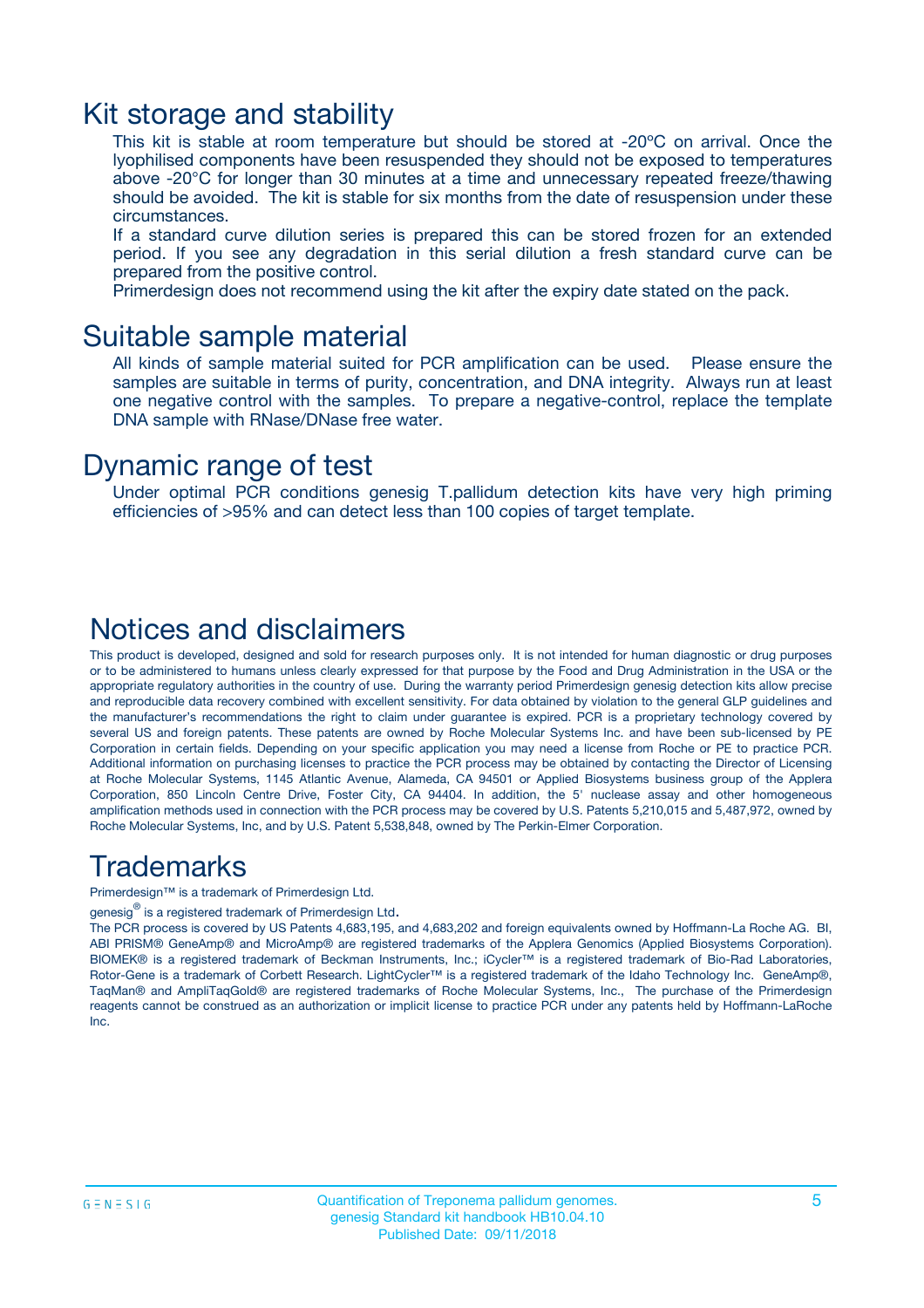### Principles of the test

#### **Real-time PCR**

A T.pallidum specific primer and probe mix is provided and this can be detected through the FAM channel.

The primer and probe mix provided exploits the so-called TaqMan® principle. During PCR amplification, forward and reverse primers hybridize to the T.pallidum DNA. A fluorogenic probe is included in the same reaction mixture which consists of a DNA probe labeled with a 5`-dye and a 3`-quencher. During PCR amplification, the probe is cleaved and the reporter dye and quencher are separated. The resulting increase in fluorescence can be detected on a range of qPCR platforms.

#### **Positive control**

For copy number determination and as a positive control for the PCR set up, the kit contains a positive control template. This can be used to generate a standard curve of T.pallidum copy number / Cq value. Alternatively the positive control can be used at a single dilution where full quantitative analysis of the samples is not required. Each time the kit is used, at least one positive control reaction must be included in the run. A positive result indicates that the primers and probes for detecting the target T.pallidum gene worked properly in that particular experimental scenario. If a negative result is obtained the test results are invalid and must be repeated. Care should be taken to ensure that the positive control does not contaminate any other kit component which would lead to false-positive results. This can be achieved by handling this component in a Post PCR environment. Care should also be taken to avoid cross-contamination of other samples when adding the positive control to the run. This can be avoided by sealing all other samples and negative controls before pipetting the positive control into the positive control well.

#### **Negative control**

To validate any positive findings a negative control reaction should be included every time the kit is used. For this reaction the RNase/DNase free water should be used instead of template. A negative result indicates that the reagents have not become contaminated while setting up the run.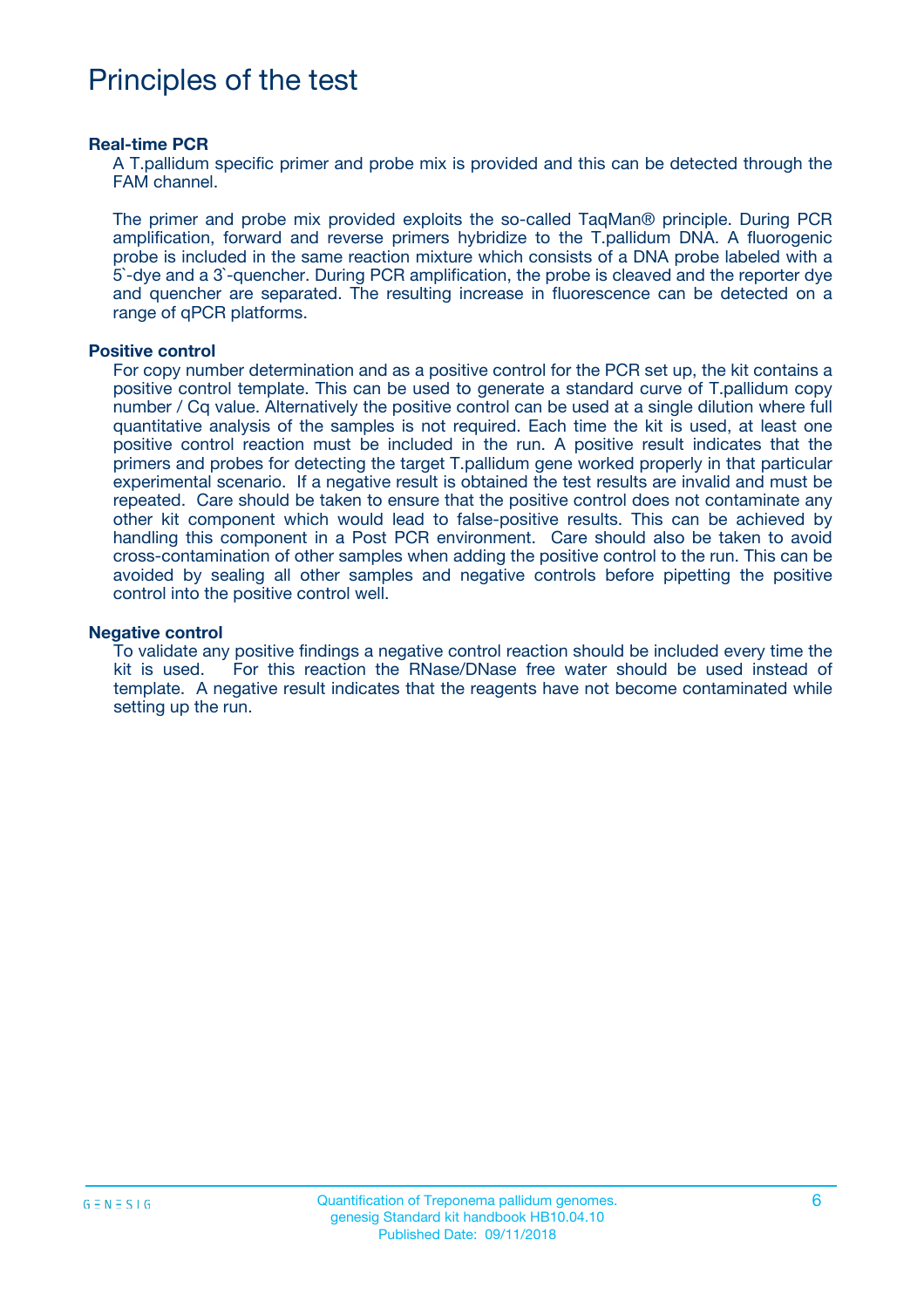### Resuspension protocol

To minimize the risk of contamination with foreign DNA, we recommend that all pipetting be performed in a PCR clean environment. Ideally this would be a designated PCR lab or PCR cabinet. Filter tips are recommended for all pipetting steps.

#### **1. Pulse-spin each tube in a centrifuge before opening.**

This will ensure lyophilised primer and probe mix is in the base of the tube and is not spilt upon opening the tube.

**2. Resuspend the kit components in the RNase/DNase free water supplied, according to the table below.**

To ensure complete resuspension, vortex each tube thoroughly.

| Component - resuspend in water      | Volume: |
|-------------------------------------|---------|
| <b>Pre-PCR pack</b>                 |         |
| T.pallidum primer/probe mix (BROWN) | 165 ul  |

#### **3. Resuspend the positive control template in the template preparation buffer supplied, according to the table below:**

To ensure complete resuspension, vortex the tube thoroughly.

| Component - resuspend in template preparation buffer |        |  |
|------------------------------------------------------|--------|--|
| <b>Post-PCR heat-sealed foil</b>                     |        |  |
| T.pallidum Positive Control Template (RED) *         | 500 µl |  |

\* This component contains high copy number template and is a VERY significant contamination risk. It must be opened and handled in a separate laboratory environment, away from the other components.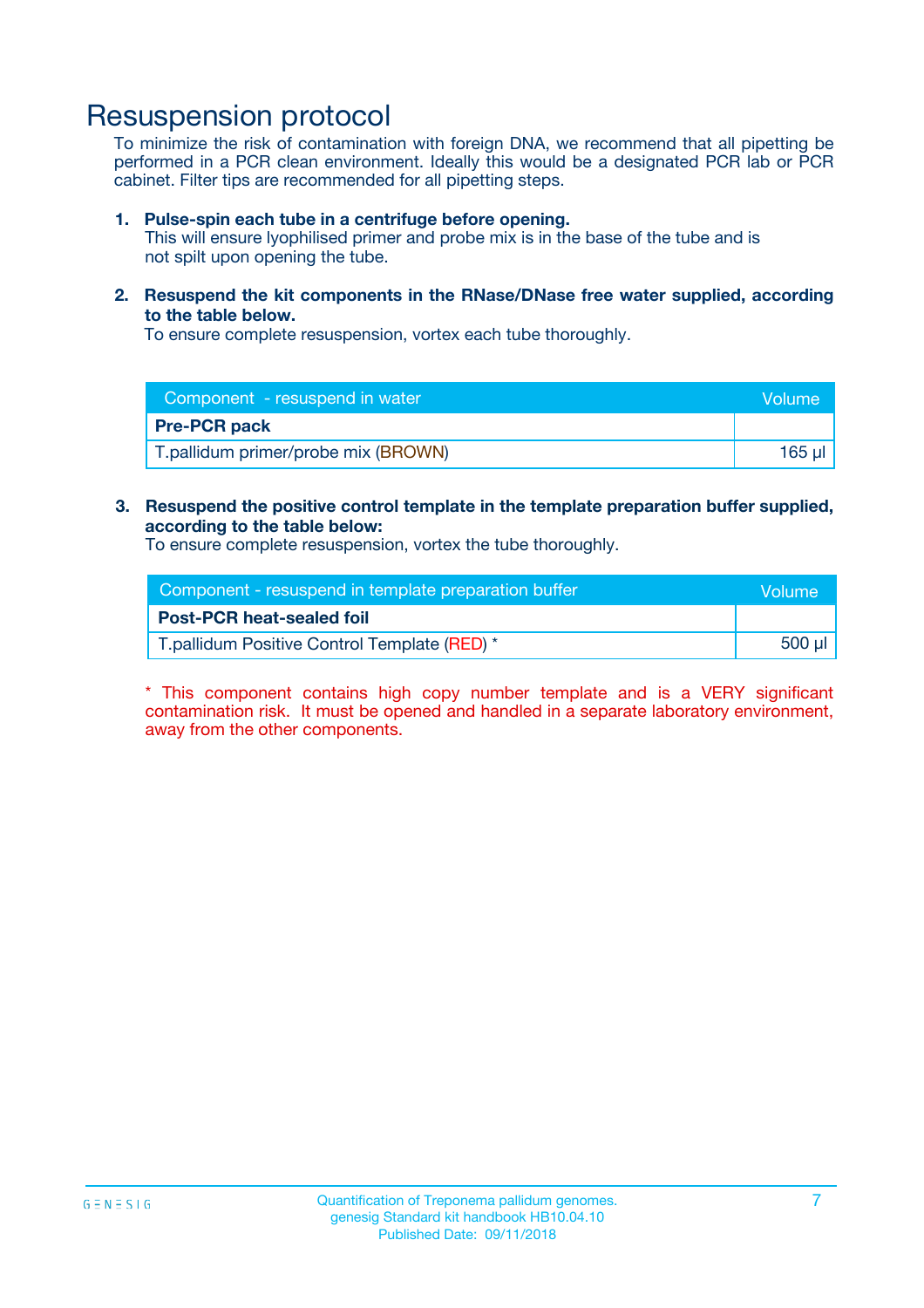## qPCR detection protocol

**1. For each DNA sample prepare a reaction mix according to the table below:** Include sufficient reactions for positive and negative controls.

| Component                                 | Volume       |
|-------------------------------------------|--------------|
| oasig or PrecisionPLUS 2X qPCR Master Mix | 10 $\mu$     |
| T.pallidum primer/probe mix (BROWN)       | 1 $\mu$      |
| <b>RNase/DNase free water (WHITE)</b>     | $4 \mu$      |
| <b>Final Volume</b>                       | <b>15 ul</b> |

- **2. Pipette 15µl of this mix into each well according to your qPCR experimental plate set up.**
- **3. Prepare DNA templates for each of your samples.**
- **4. Pipette 5µl of DNA template into each well, according to your experimental plate set up.**

For negative control wells use 5µl of RNase/DNase free water. The final volume in each well is 20µl.

**5. If a standard curve is included for quantitative analysis, prepare a reaction mix according to the table below:**

| Component                                 | Volume          |
|-------------------------------------------|-----------------|
| oasig or PrecisionPLUS 2X qPCR Master Mix | 10 µl           |
| T.pallidum primer/probe mix (BROWN)       | 1 µI            |
| <b>RNase/DNase free water (WHITE)</b>     | $4 \mu$         |
| <b>Final Volume</b>                       | 15 <sub>µ</sub> |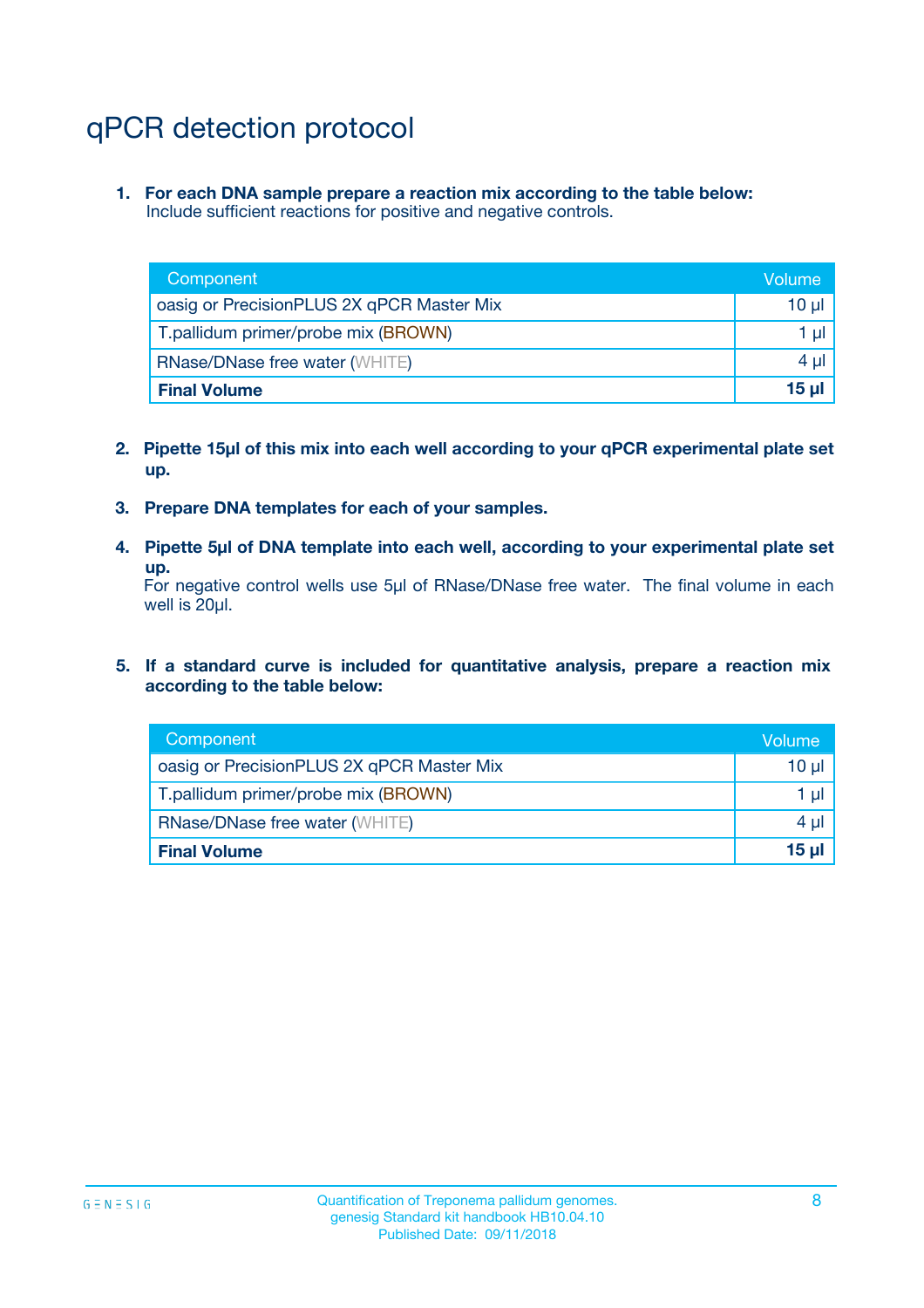#### **6. Preparation of a standard curve dilution series.**

- 1) Pipette 90µl of template preparation buffer into 5 tubes and label 2-6
- 2) Pipette 10µl of Positive Control Template (RED) into tube 2
- 3) Vortex thoroughly
- 4) Change pipette tip and pipette 10µl from tube 2 into tube 3
- 5) Vortex thoroughly

Repeat steps 4 and 5 to complete the dilution series

| <b>Standard Curve</b>         | <b>Copy Number</b>     |
|-------------------------------|------------------------|
| Tube 1 Positive control (RED) | $2 \times 10^5$ per µl |
| Tube 2                        | $2 \times 10^4$ per µl |
| Tube 3                        | $2 \times 10^3$ per µl |
| Tube 4                        | $2 \times 10^2$ per µl |
| Tube 5                        | 20 per µl              |
| Tube 6                        | $2$ per $\mu$          |

7. Pipette 5µl of standard template into each well for the standard curve according to your experimental plate set up.

The final volume in each well is 20µl.

## qPCR amplification protocol

Amplification conditions using oasig or PrecisionPLUS2X qPCR Master Mix.

|             | <b>Step</b>       | <b>Time</b>     | <b>Temp</b>    |
|-------------|-------------------|-----------------|----------------|
|             | Enzyme activation | 2 min           | $95^{\circ}$ C |
| Cycling x50 | Denaturation      | 10 <sub>s</sub> | 95 $°C$        |
|             | DATA COLLECTION * | 60 s            | 60 °C          |

\* Fluorogenic data should be collected during this step through the FAM channel